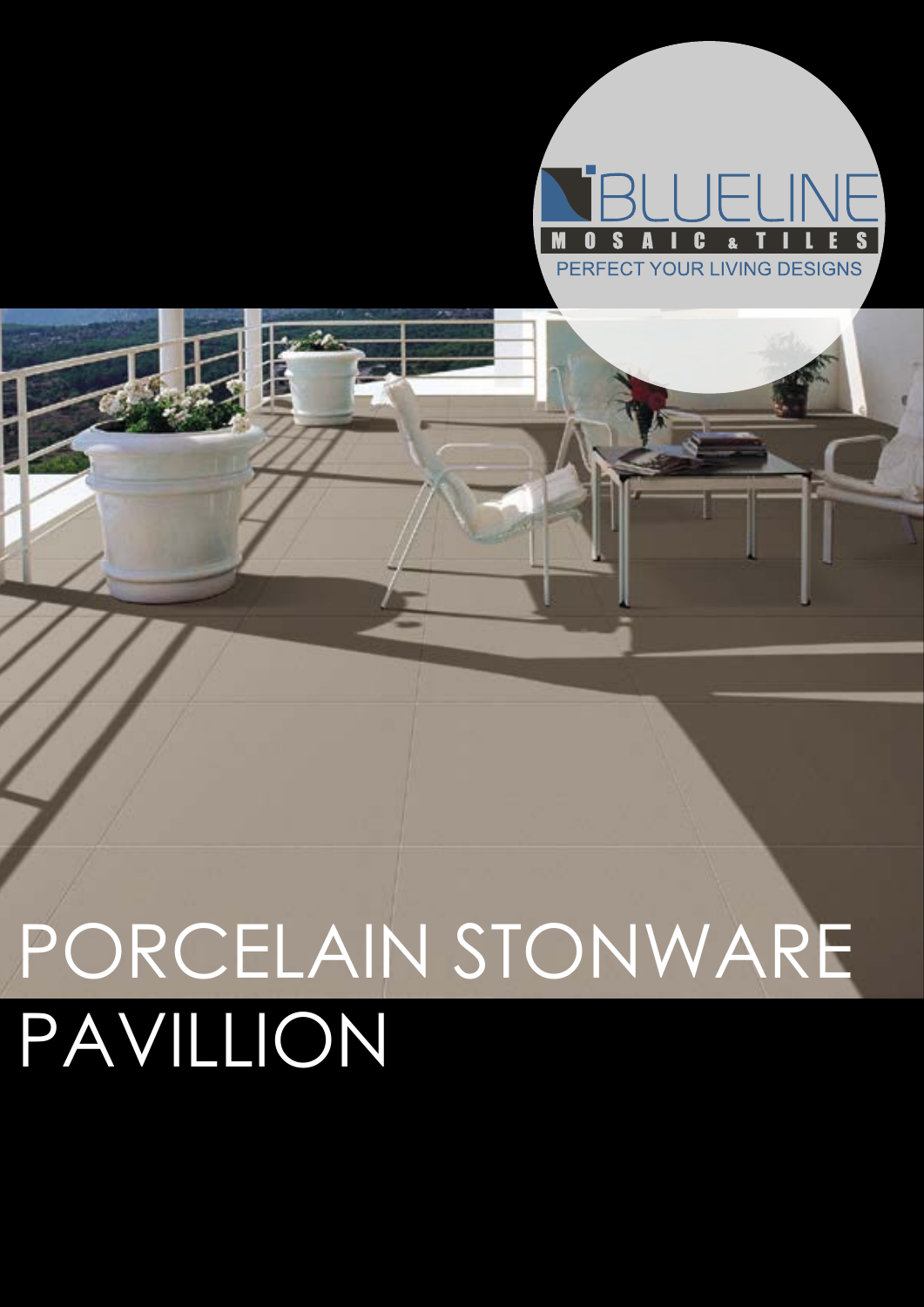### PAVILLION PAVILLION







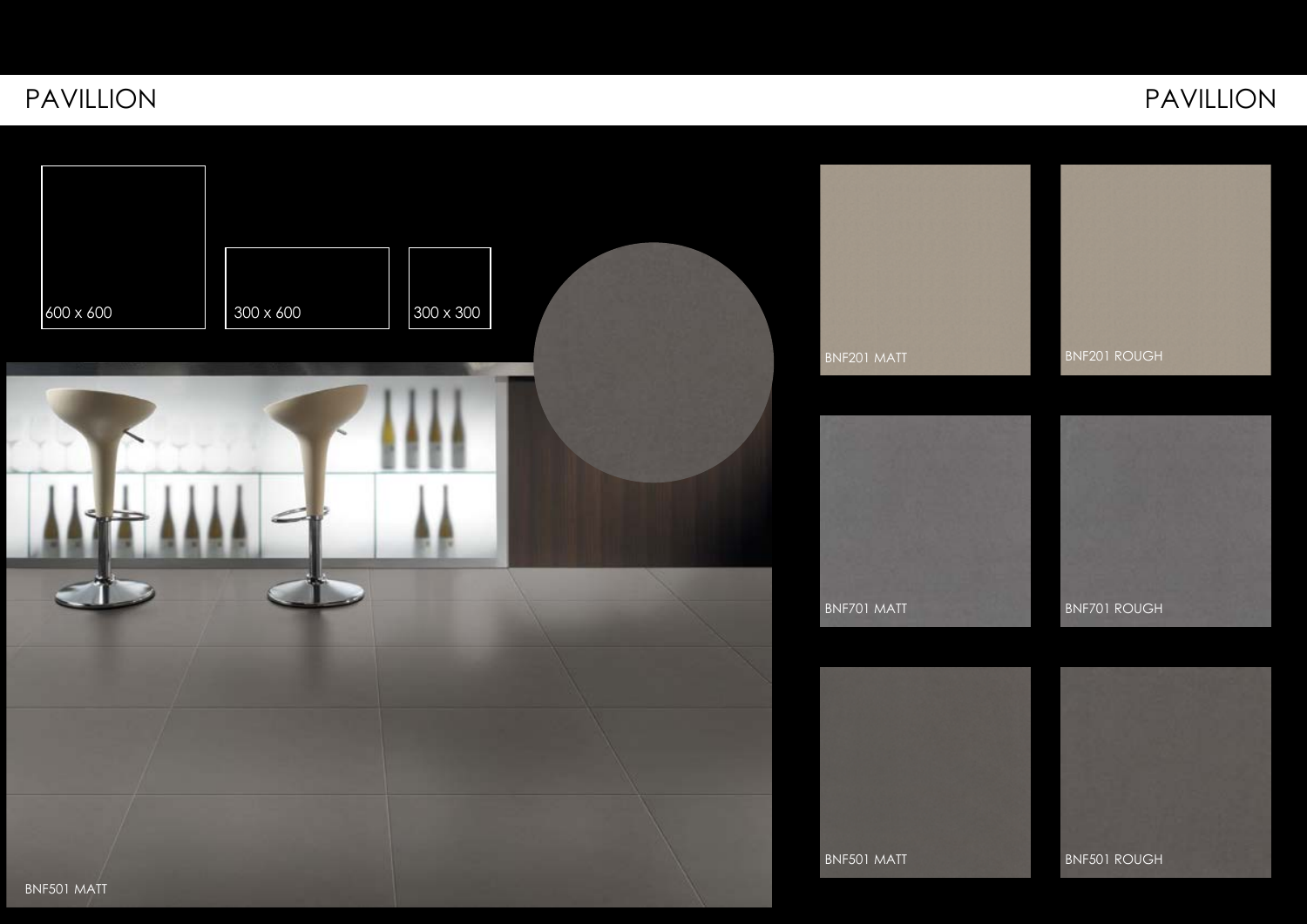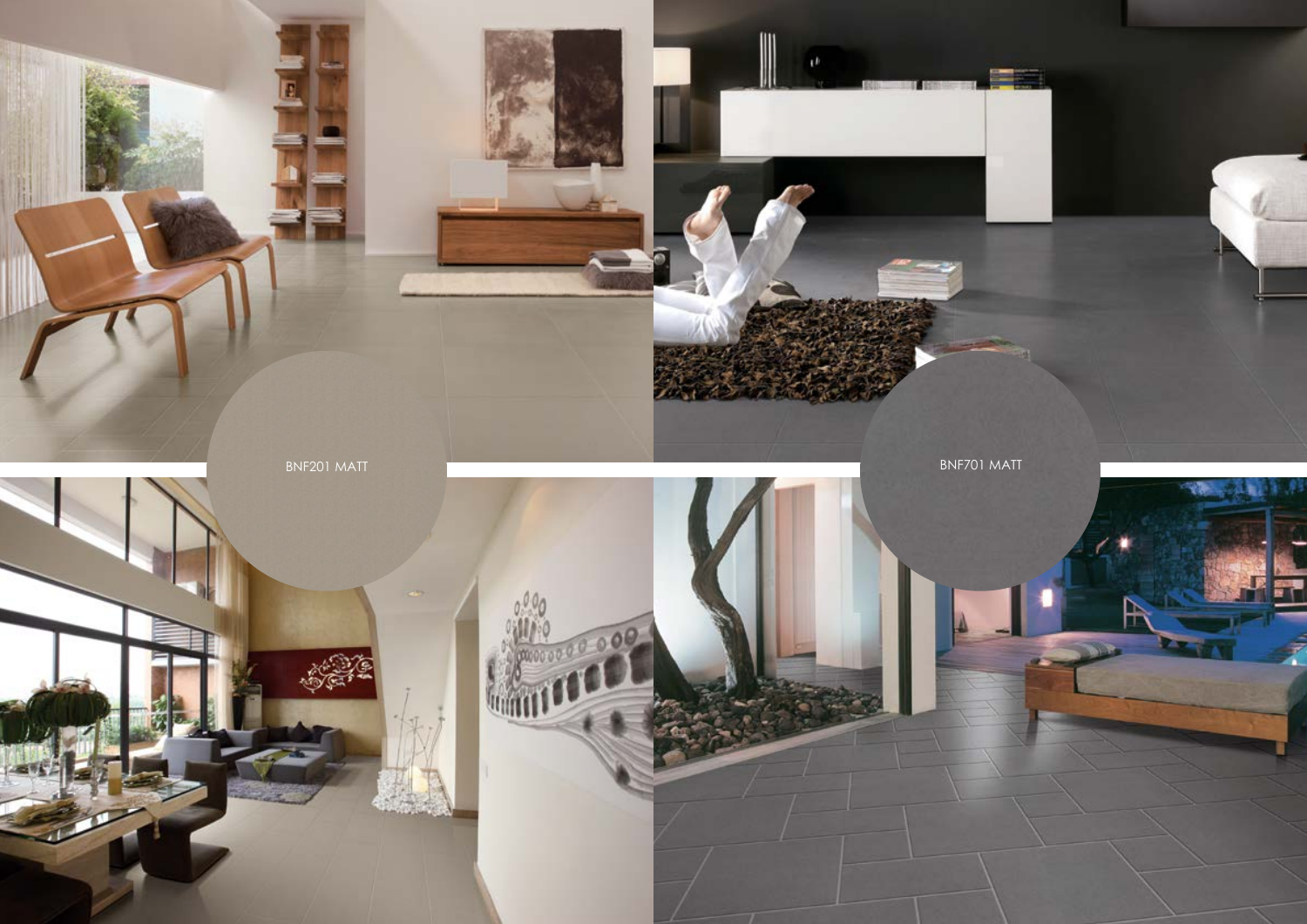| <b>TECHNICAL CHARACTERISTICS</b>                                                                    | <b>STANDARD TEST METHOD</b> | <b>STANDARD PRESCRIBED</b>                                                 | <b>BLUE LINE PAVILLION</b><br><b>VALUE</b> |
|-----------------------------------------------------------------------------------------------------|-----------------------------|----------------------------------------------------------------------------|--------------------------------------------|
| <b>MEASUREMENT AND SURFACE APPEARANCE</b>                                                           |                             |                                                                            |                                            |
| <b>LENGTH</b>                                                                                       | EN ISO 10545-2              | ± 0.6 %                                                                    | ± 0.1%                                     |
| <b>WIDTH</b>                                                                                        | EN ISO 10545-2              | ± 0.6 %                                                                    | $± 0.1 \%$                                 |
| <b>THICKNESS</b>                                                                                    | EN ISO 10545-2              | ± 0.6 %                                                                    | ± 0.1%                                     |
| <b>TRANSMUTATION</b>                                                                                | EN ISO 10545-2              | ± 0.5%                                                                     | ± 0.2 %                                    |
| <b>PHYSICAL PROPERTIES</b>                                                                          |                             |                                                                            |                                            |
| <b>WATER ABSORPTION</b>                                                                             | EN ISO 10545-3              | $\leq 0.5\%$                                                               | $\leq 0.5\%$                               |
| <b>BREAKING STRENGTH</b>                                                                            | EN ISO 10545-4              | $\geq$ 1300N                                                               | $\geq$ 1300N                               |
| <b>MODULUS OF RUPTURE</b>                                                                           | EN ISO 10545-4              | $\geq$ 35N/mm2                                                             | $\geq$ 35N/mm2                             |
| RESISTANT TO ABRASION                                                                               | EN ISO 10545-6              | $\leq$ 205 mm3                                                             | $\geq$ 160 mm3                             |
| <b>THEMAL EXPANSION COEF</b>                                                                        | EN ISO 10545-8              | $\leq$ 9 MK-1                                                              | $\leq$ 7 MK-1                              |
| TEMPERATUR SHOCK RES.                                                                               | EN ISO 10545-9              | No visible defects                                                         | Fully resistant                            |
| <b>FROST RESISTANCE</b>                                                                             | EN ISO 10545-12             | No visible defects                                                         | Fully resistant                            |
| <b>SLIP RESISTANCE</b>                                                                              | <b>DIN 51130</b>            | <b>Declared Value</b>                                                      | Class R9                                   |
| <b>GHEMICAL PROPERTIES</b>                                                                          |                             |                                                                            |                                            |
| <b>GHEMICAL RESISTANCE</b><br>(RESISTANCE TO HOUSEHOULD CHEMICAL AND<br><b>SWIMMING POOL SALTS)</b> | EN ISO 10545-13             | THERE SHOULD BE NO VISIBLE<br>CHANGES WHEN SUBJECTED TO<br><b>CHEMICAL</b> | <b>CLASS 5 DURABLE</b>                     |
| RESISTANCE TO STAINING                                                                              | EN ISO 10545-14             | THERE SHOULD BE NO VISIBLE<br>CHANGES WHEN SUBJECTED TO<br><b>CHEMICAL</b> | <b>CLASS 5 DURABLE</b>                     |
| V1<br><b>SHADE VARIATION</b>                                                                        | Uniform<br>Color<br>V1      | Slight Variation<br>Moderate<br>V <sub>2</sub><br>Variation<br>V3          | Substantial<br>Variation<br>V <sub>4</sub> |

| <b>REMARKS</b>        |                 |
|-----------------------|-----------------|
| $-$ SIZE 600 x 600 mm | thickness 10 mm |
|                       |                 |



### LAYING PATTERNS TECHNICAL SPECIFIATIONS